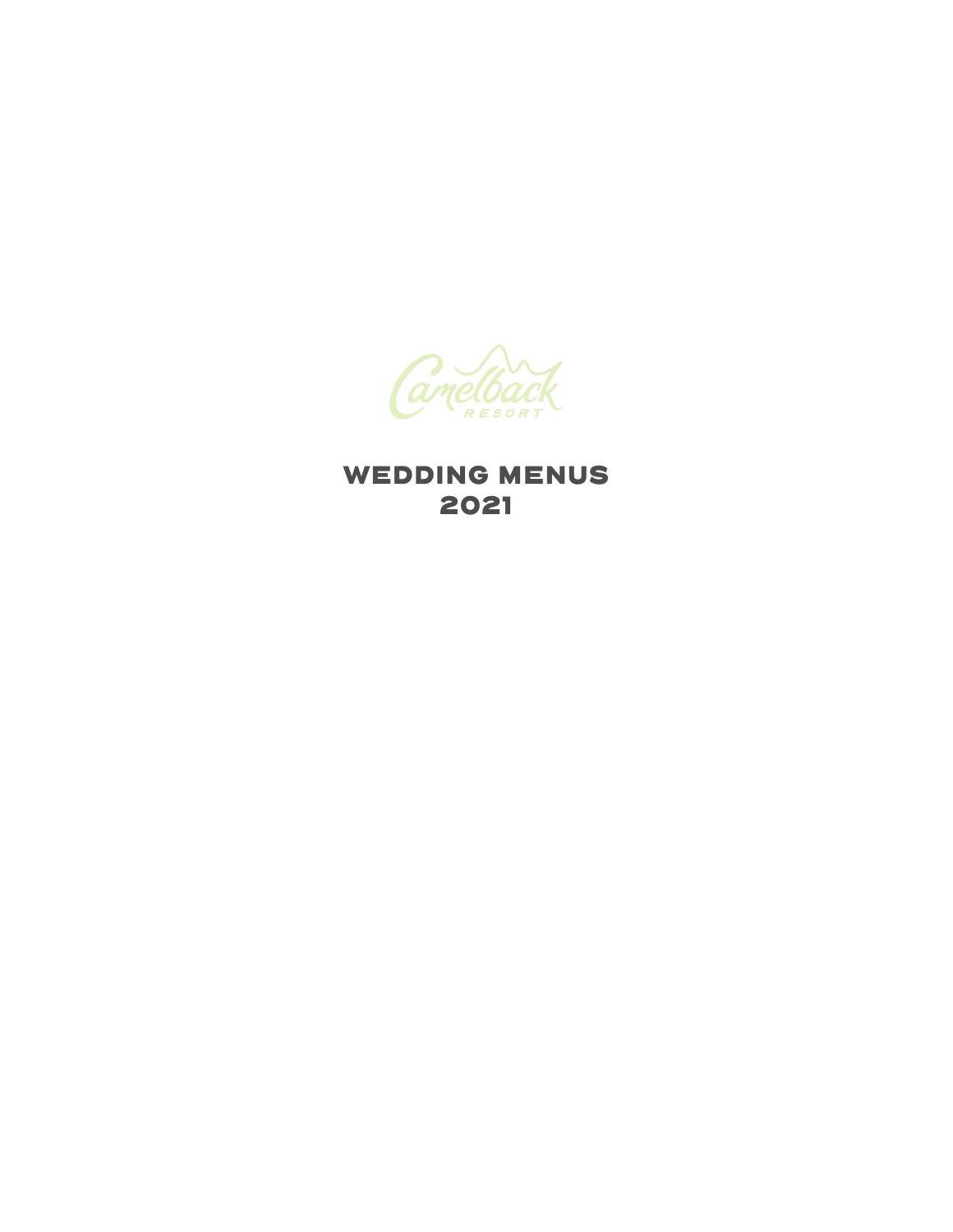

# SILVER

\$79 PER PERSON | 50 GUEST MINIMUM

**COCKTAIL HOUR** Choice of one

VEGETARIAN ANTIPASTO DISPLAY

A local seasonal market selection of grilled & roasted vegetables, grilled ciabatta

ARTISAN CHEESE DISPLAY Imported & domestic cheeses, roasted nuts & dry fruits, grilled sourdough, assorted crackers

**PLATED DINNER** Basket of warm dinner rolls served to each table

**SALADS** Choice of one

BELGIUM ENDIVE Mesclun greens, toy box tomatoes, hearts of palm, white creamy balsamic vinaigrette

ARUGULA & GOAT CHEESE Toasted almonds, sherry vinaigrette

CAPRESE Heirloom tomato, burrata, balsamic, Parmigiano Reggiano, croutons

## CAESAR

Little gem lettuce hearts, croutons, shaved parmesan cheese, creamy Caesar dressing

**ENTRÉES** Choice of two with counts in advance All entrées served with Chef's creation of market vegetables and appropriate starch

FREE-RANGE CHICKEN BREAST Mushrooms & leek roulade, thyme garlic roasted

PAN SEARED WALLEYE Quinoa sweet potato & wilted arugula, market vegetables, lemon oil

FAROE ISLAND SALMON Pickled red onion, baby kale & tomato salad, lemon butter sauce

BONE IN PORK CHOP Brown butter braised apple & savoy cabbage, bacon chutney, natural jus

FLAT IRON STEAK Confit heirloom tomatoes, Bordelaise wine sauce

#### **\*DESSERTS**

Freshly brewed regular & decaf coffees and an assortment of black & herbal teas during dessert

\**Camelback Resort allows you to bring in your own dessert from your preferred vendor. Ask for our recommended vendors.*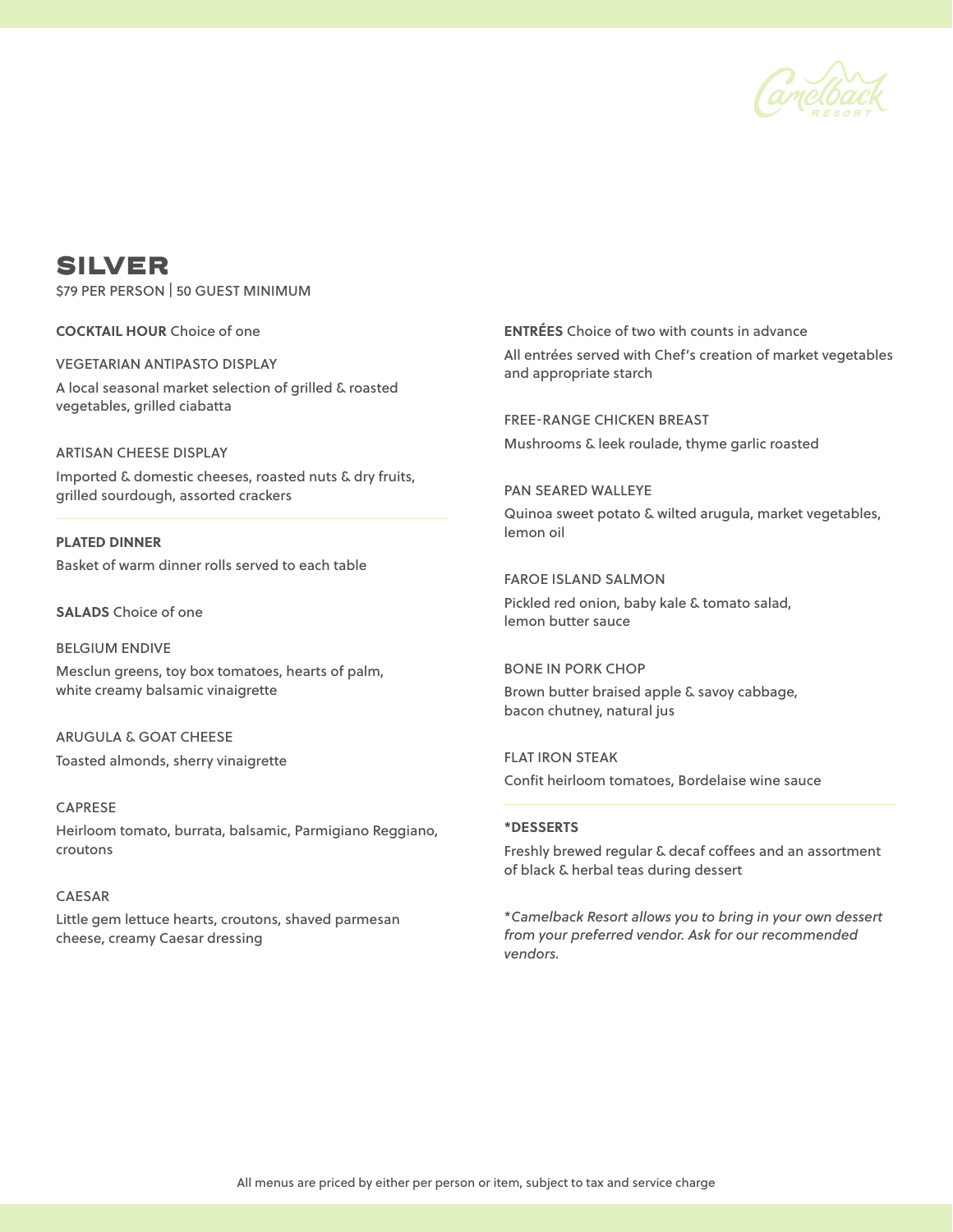

# GOLD

\$99 PER PERSON | 50 GUEST MINIMUM

**COCKTAIL HOUR** Choice of two

VEGETARIAN ANTIPASTO DISPLAY

A local seasonal market selection of grilled & roasted vegetables, grilled ciabatta

## ARTISAN CHEESE DISPLAY

Imported & domestic cheeses, roasted nuts & dry fruits, grilled sourdough, assorted crackers

#### BRUSCHETTA DISPLAY

Vine ripe tomatoes, basil & balsamic; green tomatillo & cannellini white bean bruschetta; roasted garlic basil oil & olive tapenade; grilled breads & garlic crostini

**BUFFET DINNER**

Basket of warm dinner rolls served to each table

**SALAD** Choice of one

#### **HOUSE**

Local farmed mesclun greens, toy box tomatoes, English cucumbers, shaved French radishes, herb parmesan croutons, and buttermilk ranch, Italian, & French dressing

## CAESAR

Little gem lettuce hearts, croutons, shaved parmesan cheese, creamy Caesar dressing

**ENTRÉES**

Served with Chef's creation of market vegetables

CAST IRON CHICKEN Herbed gnocchi, grilled scallion, chorizo oil

STEEL HEAD TROUT White bean cassoulet, haricot vert, pickled heirloom carrots, brown butter  $\mathbf{r}$ 

PASTA PRIMAVERA Penne rigate, roasted tomato, fresh herbs, parmesan cream

**PRIME RIB CARVING STATION** Includes appropriate sauces & condiments Subject to \$125 carver fee

## **\*DESSERTS**

Freshly brewed regular & decaf coffees and an assortment of black & herbal teas during dessert

\**Camelback Resort allows you to bring in your own dessert from your preferred vendor. Ask for our recommended vendors*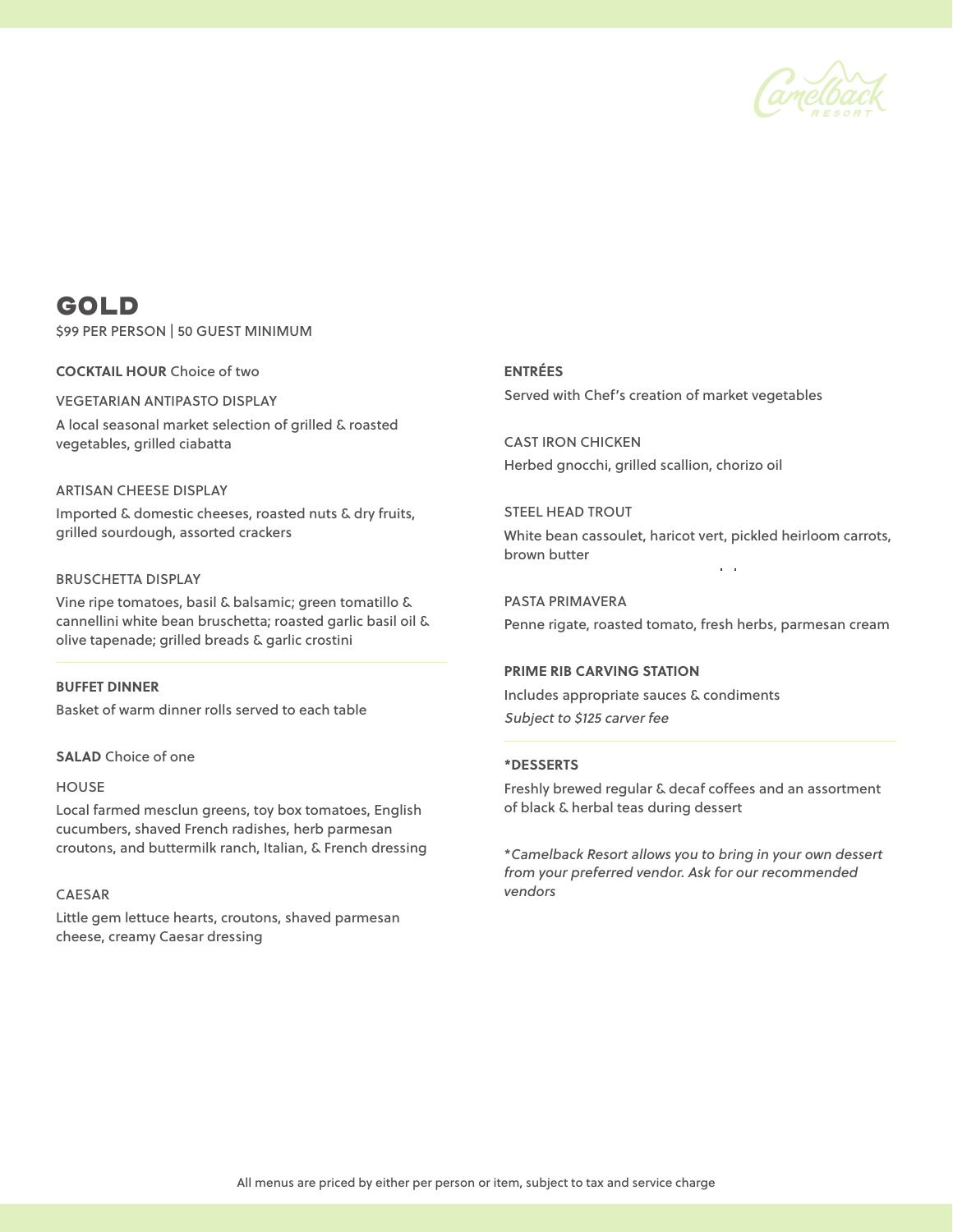

# PLATINUM

\$109 PER PERSON | 50 GUEST MINIMUM

## **COCKTAIL HOUR**

PASSED HORS D'OEUVRES Select 5 hot and 5 cold from a curated list (Tier 3 +\$2 per selection, Tier 4 +\$3 per selection)

VEGETARIAN ANTIPASTO DISPLAY A local seasonal market selection of grilled & roasted vegetables, grilled ciabatta

### BRUSCHETTA DISPLAY

Vine ripe tomatoes, basil & balsamic; green tomatillo & cannellini white bean bruschetta; roasted garlic basil oil & olive tapenade; grilled breads & garlic crostini

**PLATED DINNER** *Basket of warm dinner rolls served to each table*

## **SALAD** Choice of one

BELGIUM ENDIVE Mesclun greens, toy box tomatoes, hearts of palm, white creamy balsamic vinaigrette

ARUGULA & GOAT CHEESE Toasted almonds, sherry vinaigrette

CAPRESE Heirloom tomato, burrata, balsamic, Parmigiano Reggiano, croutons

#### CAESAR

Little gem lettuce hearts, croutons, shaved parmesan cheese, creamy Caesar dressing

#### WEDGE

Iceberg lettuce, buttermilk ranch dressing, pickled cherry tomatoes, Kirby cucumbers, red onion, pumpernickel crouton

## **INTERMEZZO** Choice of one

Thyme lemon sorbet • Raspberry sorbet Champagne (+\$2 per person)

**ENTRÉES** Choice of two with counts in advance All entrées served with Chef's creation of market vegetables and appropriate starch

CAST IRON CHICKEN Herbed gnocchi, grilled scallion, chorizo oil

GRILLED PRAWNS Cannellini beans, prosciutto broth, crispy basil, Calabrian chili

SEARED SCALLOPS Celery root puree, roasted grapes, verjus blanc, crisp pancetta

#### GRILLED PORTOBELLO

Squash & zucchini salad, fresh herbs, tomato vinaigrette, basil whipped tofu

MOROCCAN BEAN STEW Herb couscous, slow cooked eggplant, Marcona almonds

GRILLED NY STRIP Heirloom fingerling potatoes, chimichurri, roasted heirloom carrots

PRIME RIB Potato gratin, grilled asparagus, horseradish cream, au jus

PETIT FILET & GRILLED PRAWNS Red wine jus, green goddess sauce, confit potato, roasted vegetables

## **\*DESSERT**

Assorted petit fours and macarons served to each table. Freshly brewed regular & decaf coffees and an assortment of black & herbal teas during dessert

\*Camelback Resort allows you to bring in your own dessert from your preferred vendor. Ask for our recommended vendors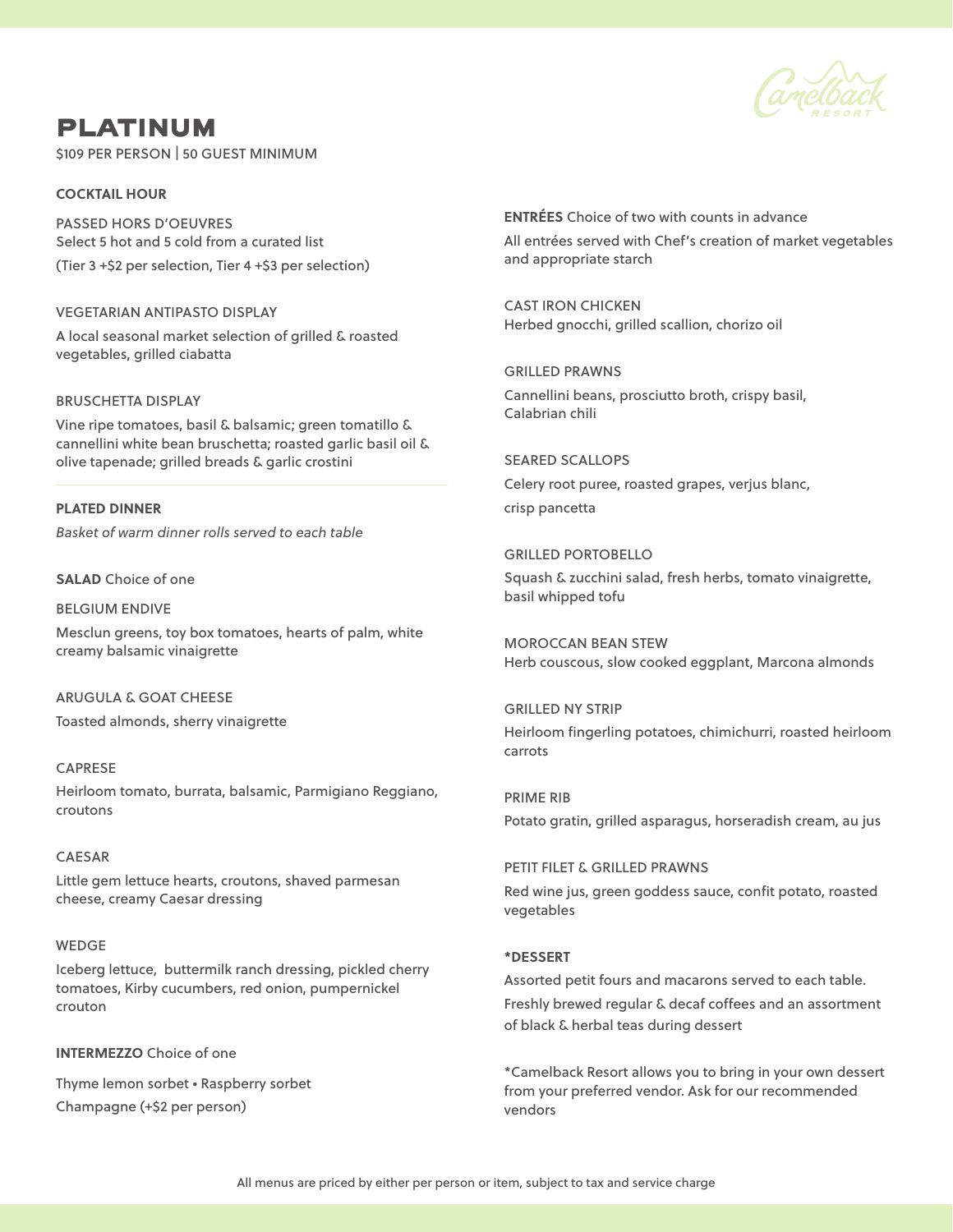

# COCKTAIL & RECEPTION ENHANCEMENTS

BASED ON 1-HOUR OF SERVICE | 50 GUEST MINIMUM

#### PASTA STATION \$19 per person

#### Subject to \$125 chef fee

Cheese tortellini, penne rigate, & fusilli pasta, marinara, alfredo, or vodka sauce, warm garlic bread sticks, hot chili flakes, Parmesan Reggiano cheese add chicken +\$4 • add shrimp +\$5

#### STREET TACO STATION \$24 per person

Corn white tortilla, chicken tinga, carne asada beef, fiesta rice & beans, shredded lettuce, queso fresco, salsa roja & verde, guacamole & pico de gallo, cilantro crema

#### ANTIPASTO DISPLAY \$20 per person

Assorted grilled vegetables, marinated mushrooms, mozzarella & provolone cheese, marinated artichokes, assorted olive salad, cured Italian meats, grilled ciabatta bread

#### MASHED POTATO BAR \$25 per person

#### Subject to \$125 chef fee

White creamer potato, sweet potato & purple Peruvian mashed potatoes piped to order into a martini glass, whipped butter, crispy onions, shredded cheddar cheese, sour cream, crispy bacon, chopped scallions

## SHRIMP COCKTAIL DISPLAY \$16 per person

Chilled jumbo shrimp, cocktail sauce, white horseradish crema, lemon wedges

### CRUDITÉ DISPLAY \$8 per person

Market selection of fresh vegetables, caramelized onion, blue cheese & peppercorn ranch dips

### MACARONI & CHEESE BAR \$20 per person

Lemon scented broccolini, braised short rib, herb roasted chicken, chopped scallions, crispy bacon

### SLIDER STATION \$22 per person

Angus beef cheeseburger with dill pickle & secret sauce, Philly cheesesteak, salmon slider with pickled red onion & remoulade sauce.

## "FIRE & ICE" DISPLAY \$26 per person

Crab clusters, shrimp cocktail, steamed mussels, prepared with roasted garlic herb butter

#### "OCEAN ON ICE" DISPLAY \$30 per person

Little neck clam, East Coast oyster, chilled jumbo shrimp, and crab cluster served with spicy cocktail sauce, white horseradish crema, green apple mignonette, and lemon wedges

#### CHINA TOWN STATION \$38 per person

#### Subject to \$125 chef fee

Assorted dumplings & dim sum with ginger infused soy. Stir fry action station with orange beef & sesame chicken. Fried rice, stir fried vegetables, and fortune cookies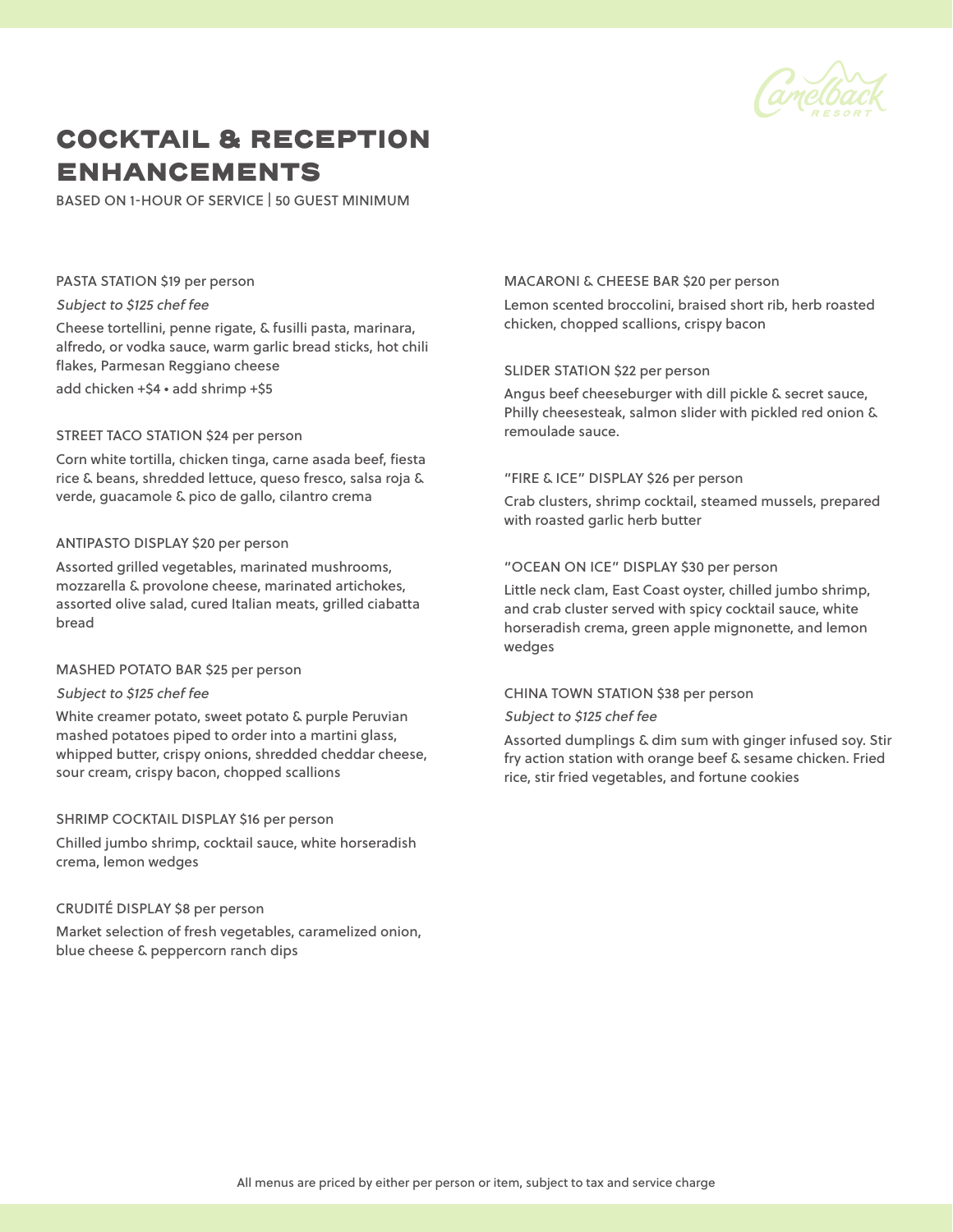

# COCKTAIL & RECEPTION ENHANCEMENTS Continued

# SUSHI DISPLAY \$28 per person *Approximately 4 pieces per person* A selection of assorted sushi nigiri & sashimi, wasabi, pickled ginger, soy sauce

#### BRUSCHETTA DISPLAY \$10 per person

Vine ripe tomatoes, basil & balsamic; green tomatillo & cannellini white bean bruschetta; roasted garlic basil oil & olive tapenade; grilled breads & garlic crostini

## ARTISAN CHEESE DISPLAY \$14 per person

Imported & domestic cheeses, roasted nuts & dry fruits, grilled sourdough, assorted crackers

### SUNDAE \$16 per person

Selection of vanilla, strawberry, & chocolate ice cream and Graffiti 's assorted toppings: mini gummy bears, chocolate covered pretzel, heath crumble, peanut butter chocolate crumble, skittles, served in a cup or sugar cone

## CARNIVAL FAIRE \$15 per person

Funnel cakes, mini cotton candy, corndogs, sloppy joe sliders

# CARVING STATIONS

Carver fee \$125, based on 1-hour of service Includes warm dinner rolls, appropriate sauces & condiments

PRIME RIB \$375 (serves 40)

BEEF TENDERLOIN \$425 (serves 25)

HAM \$300 (serves 30)

TURKEY \$275 (serves 30)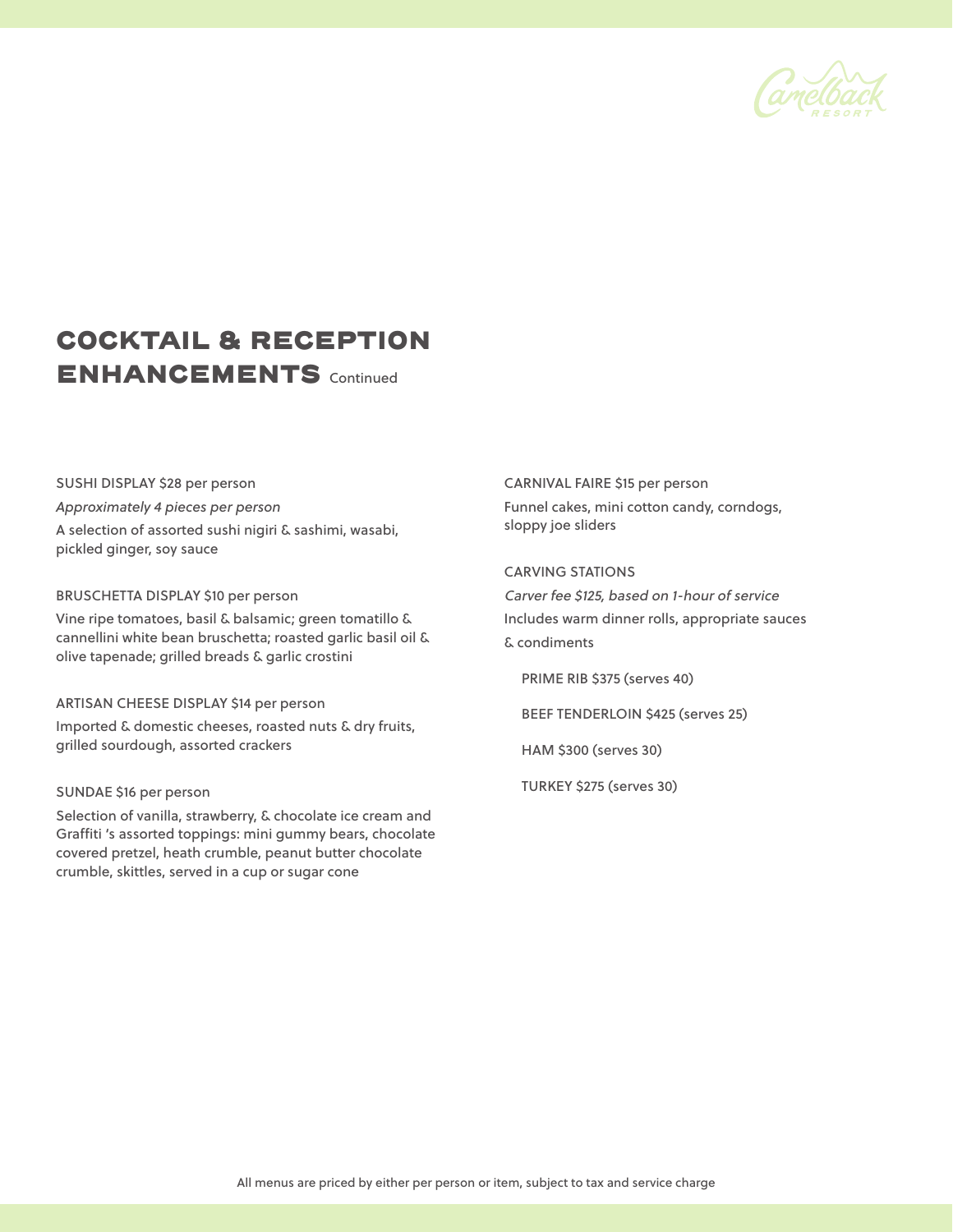

# HORS D'OEUVRES SELECTION

BASED ON 1-HOUR OF SERVICE SELECT 3 FROM TIER 1/TIER 2 \$15 | SELECT 5 FROM TIER 1/TIER 2 \$25

#### **TIER ONE**

COLD

Spanish torta crabmeat asparagus salad Caprese crostini basil, baby heirloom tomato Olive tapenade eggplant caviar ricotta salata Sweet pea goat cheese mousse radish Caponata sourdough crisp, shaved Manchego

## **HOT**

Artichoke & goat cheese crisp Virginia ham croque monsieur Bourbon bacon wrapped chicken skewer Cherrywood smoked chicken with Carolina BBQ on a toasted brioche

### **TIER TWO**

COLD Profiterole of mushroom sherry glace Smoked salmon crème fraiche, caviar Smoked duck salad orange jam Goat cheese & blackberry jam phyllo cup

## **HOT**

Wild mushroom phyllo purse Coconut shrimp, chili dipping sauce Mini Rueben, corned beef, sauerkraut, swiss cheese Balsamic fig & goat cheese flat bread

**TIER THREE +\$2 per selection** COLD Carpaccio sirloin, pesto, brioche Ahi tuna spicy seaweed, wasabi crème

**HOT** Pepper maple bacon wrapped scallops

**TIER FOUR +\$3 per selection** COLD Lobster salad avocado, cucumber, greens

**HOT** Lamb chops grilled, mint yogurt Crab cake, lemon curry aioli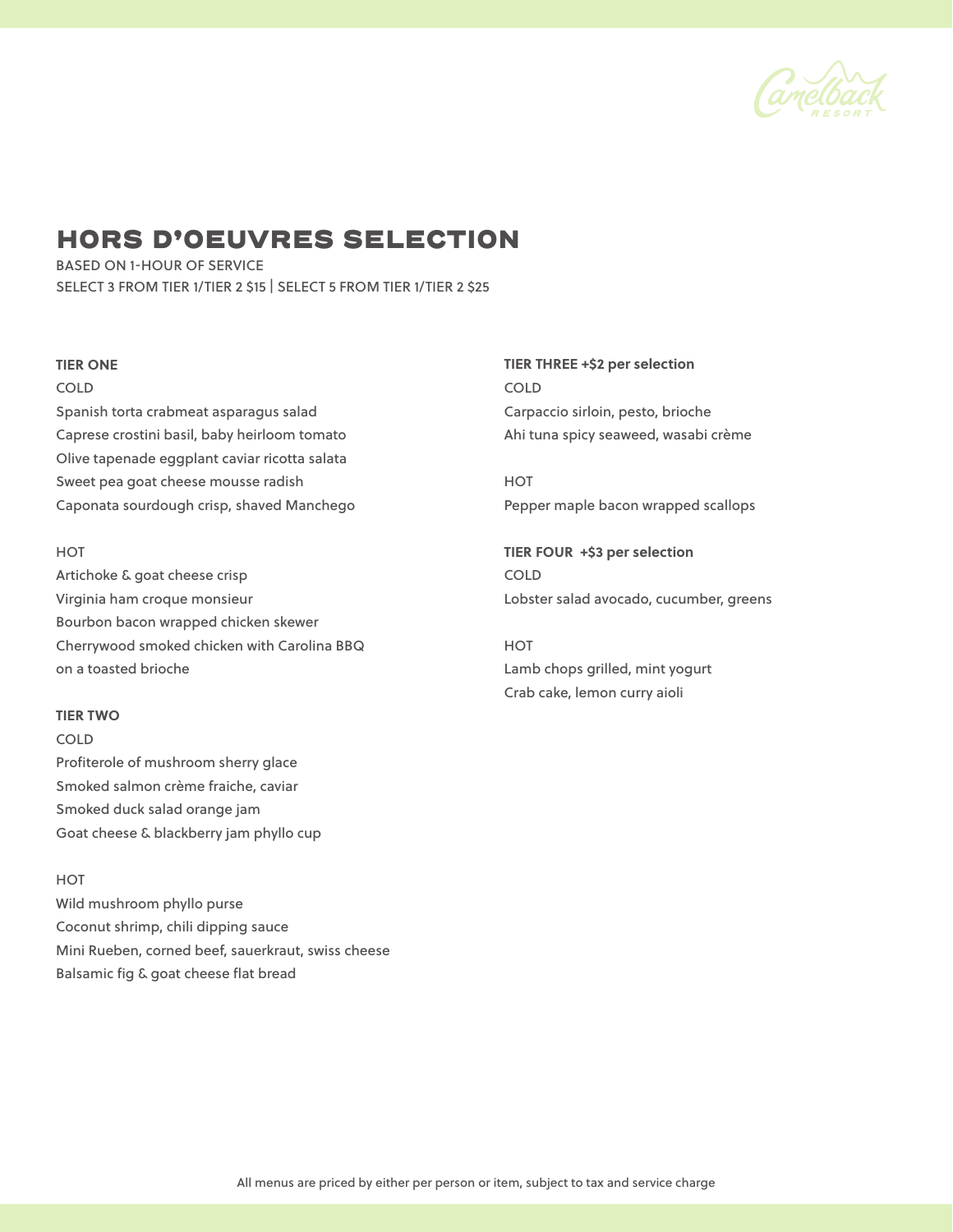

# WEDDING BEVERAGE PACKAGES

*One bartender per 75 guests included in open bar packages and complimentary champagne toast.*

| <b>PLATINUM BRANDS</b> | <b>PREMIUM BRANDS</b> | <b>HOUSE SPIRITS</b>   |
|------------------------|-----------------------|------------------------|
| Tito's                 | Stoli                 | Vodka                  |
| Hendrick's             | Tangueray             | Gin                    |
| <b>Bacardi</b>         | Don Q                 | Rum                    |
| Patron                 | <b>Hornitos</b>       | Tequila                |
| <b>Knob Creek</b>      | Jim Beam              | <b>Bourbon</b>         |
| Jameson                | Jack Daniel's         | <b>Blended Whiskey</b> |
| John Paul              | Dewar's 12 year       | Scotch                 |
| DeKuyper               | DeKuyper              | Cordial                |

### WINE

House selection of wines to include: Pinot Noir, Cabernet Sauvignon, Merlot, Chardonnay, Pinot Grigio & White Zinfandel

## BEER

Miller Lite, Stella Artois, Blue Moon Belgian Wheat Ale & Yuengling Lager

BY THE HOUR PLATINUM BRANDS PREMIUM BRANDS HOUSE SPIRITS Four Hours: \$79 per person \$63 per person \$50 per person

Five Hours: \$88 per person \$71 per person \$57 per person

ON CONSUMPTION: ON CONSUMPTION: ON CONSUMPTION: Platinum Liquor Drinks \$18 each Premium Liquor Drinks \$14 each Resort Liquor Drinks \$10 each Wine \$10 each **Wine \$10 each** Beer \$9 each Beer \$9 each Beer \$9 each **Resort Wine \$10 each** Resort Beer \$9 each Resort Beer \$9 each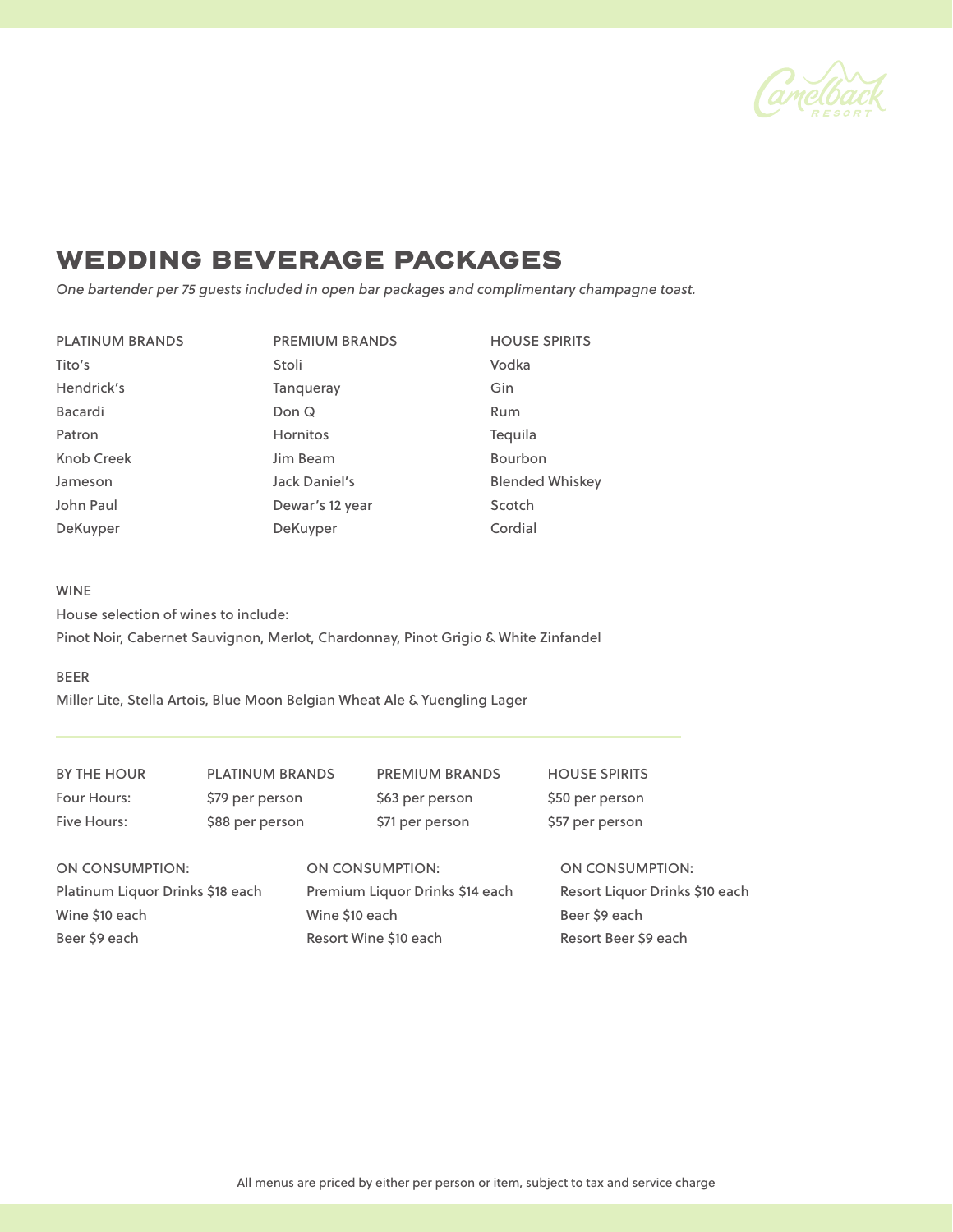

# PRE-WEDDING ENHANCEMENTS

BRIDAL BOXED BREAKFAST \$22 per person

House made pastry & croissant with assorted spreads, berries à la crème, orange juice & iced coffee

PETITE BRIDAL BRUNCH \$32 per person

10 guest minimum, 20 guest maximum; available for delivery from 7:00am until 2:00pm

Assorted house made pastries, fresh cut fruit, variety of wraps, chips, water, assorted juices or soft drinks. Served on platters and delivered to your suite.

Add Coffee +\$7 per person

## PRE-NUPTIAL LUNCHEON \$28 per person

*10 guest minimum, 20 guest maximum; Available for delivery from 11:00am until 3:00pm* Assorted wraps & potato chips. Served on platters and delivered to your suite.

BUBBLES & BERRIES \$39 Serves two

Chilled Champagne with berries & chocolate covered berries delivered to your suite.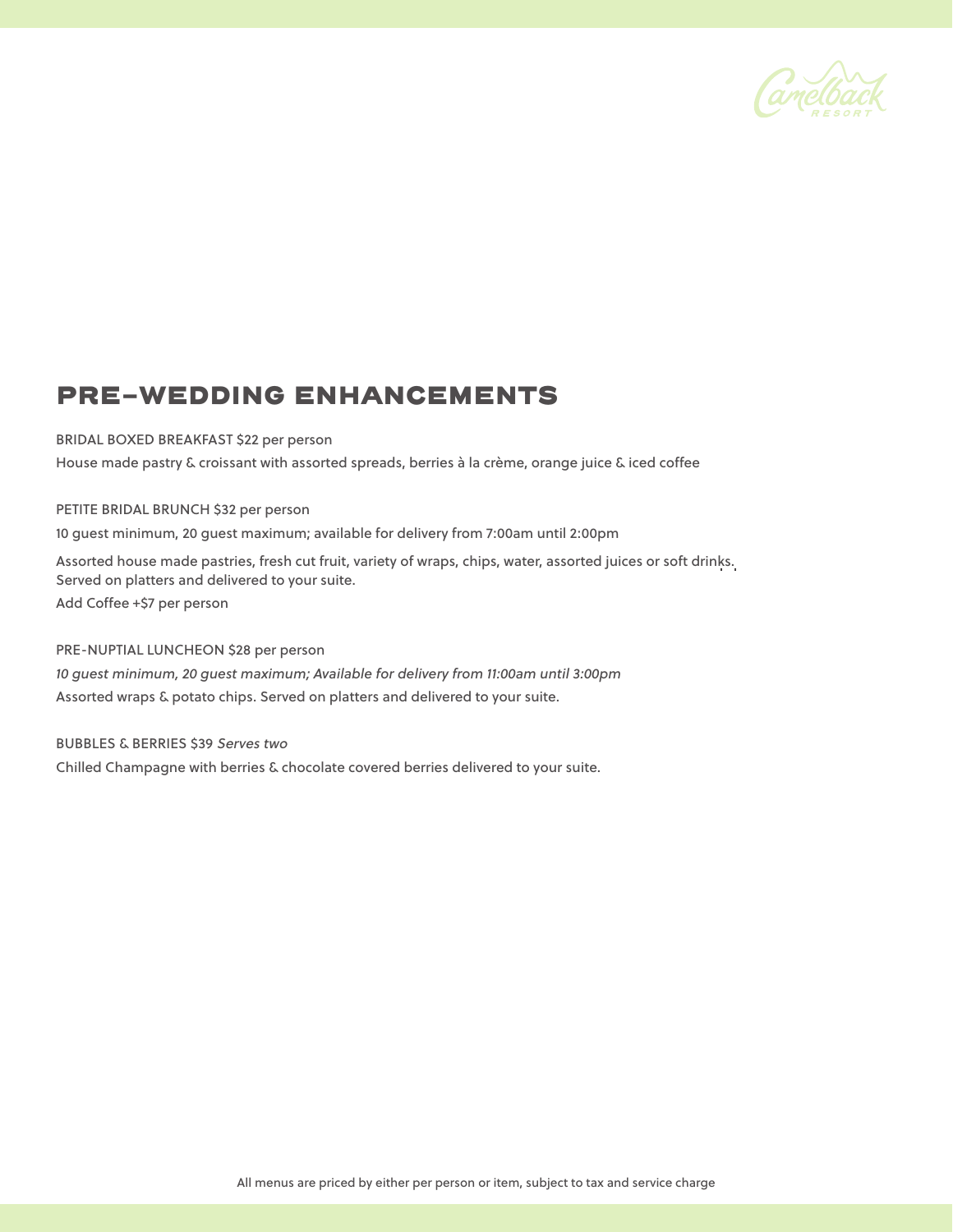

# LATE NIGHT ENHANCEMENTS

25 GUEST MINIMUM

STREET TACO STATION \$24 per person

Corn white tortilla, chicken tinga, carne asada beef, fiesta rice & beans, shredded lettuce, queso fresco, salsa roja & verde, guacamole & pico de gallo, cilantro crema

### SLIDER STATION \$22 per person

Angus beef cheeseburger with dill pickle & secret sauce, Philly cheesesteak, salmon slider with pickled red onion & remoulade sauce.

FRENCH FRY BAR \$20 per person Various fried potatoes with sauces & accompaniments

MIDNIGHT SNACK \$18 per person

Chicken fingers with assorted dipping sauces, soft pretzel bites with mustard, fresh popped popcorn with assorted toppings

CARNIVAL FAIRE \$15 per person Funnel cakes, mini cotton candy, corndogs, sloppy joe sliders

### PIZZA

*From our resort pizzeria, Graffiti Pizza 11-inch pies*

Cheese \$14 per pie

Pepperoni \$16 per pie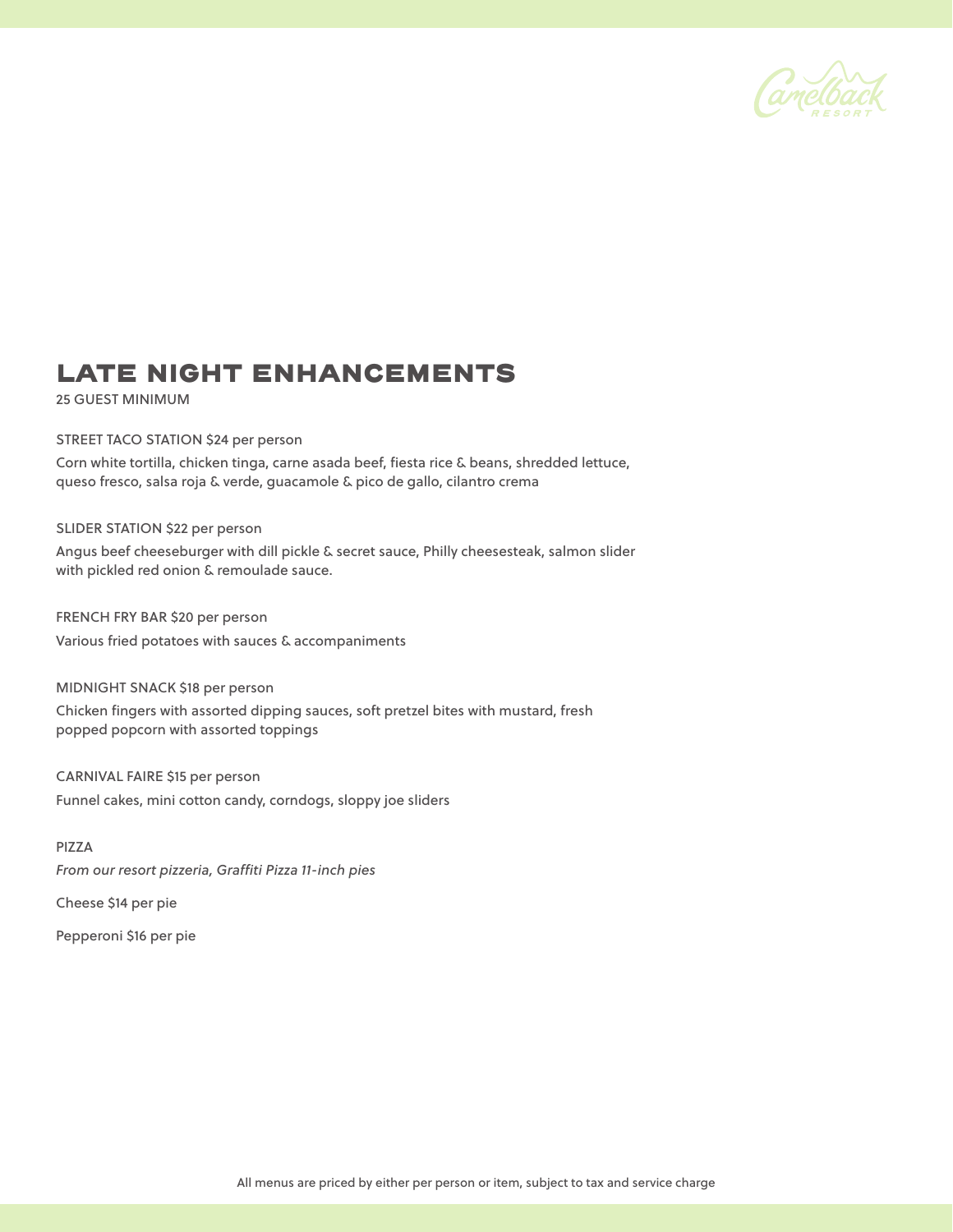

# CAMELBACK RESORT BANQUET AND CATERING POLICIES

Welcome to Camelback Resort. With any special gathering, we understand that it is the unique combination of remarkable service and a one-of-a-kind location that makes your event truly unforgettable. Whether you are planning a small intimate wedding or a grand affair, rest assured that events of all sizes receive the same level of attention from our seasoned conference and catering associates. To anticipate your event planning needs, we have created the following guide for your review.

# WEDDING PACKAGE INCLUSIONS:

- Complimentary food tasting for couple plus up to 4 guests at 6 months prior to event. (Date to be agreed upon by both parties. Mid-week, non-holiday dates preferred.)
- High cocktail tables
- 6ft Round Tables
- Banquet Chairs
- All Standard Place Settings and Glassware
- Your choice of white or ivory table linens
- Your choice of napkin color from a selection
- Group rate for 10+ guest rooms per night
- Dance Floor
- Complimentary Suite for the night of your wedding

## FOOD AND BEVERAGE SERVICES

Camelback Resort is the only authorized licensee to sell and serve food and beverage (including alcohol) on the premises. Therefore, all food and beverage must be supplied by the Hotel. This includes hospitality suites and food amenity deliveries.

## TAXES AND SERVICE CHARGES

The hotel will add a 22% service charge and 6% state sales tax on food and beverage. Alcoholic beverages are not subject to sales tax in the state of Pennsylvania. Function room rental is subject to 22% service charge and 6% sales tax. Such taxes and service charges are subject to change without notice. Where noted that an Action Station\* is included in the menu, a Chef Attendant is required at a fee of \$125 per 75 guests. For all bars, there is a fee of \$150 per bartender, per 75 guests unless included in your open bar package.

# MENU SELECTION

To ensure that every detail is handled in a timely manner, the hotel requests that the menu selections and event details be finalized eight (8) weeks prior to the function. In the event the menu selections are not received four (4) weeks prior to the function, the hotel will select appropriate menus to fit your needs. You will receive a copy of the Banquet Event Orders (BEOs) to which additions or deletions can be made. BEOs must be signed and returned to the Conference or Catering Manager at least ten (10) business days prior to the first event. BEOs serve as the food and beverage contract for the event. Our team of Conference and Catering professionals will be happy to customize and tailor specialty menus upon request, including the substitution of vegetarian, gluten-free and low carb-high protein items.

# GUARANTEE

We need your assistance in making all your events a success. Camelback Resort requests that clients notify their Conference or Catering Manager with the minimum number of guests attending each function by 12:00pm (noon), thirty (30) days prior to the first function. Once given, this figure may not be decreased. Final attendance figures are required fourteen (14) days prior to the first function. If fewer than the guaranteed number of guests attend the function, the client will be charged for the original guaranteed number. Additionally, if the Hotel serves more than the guaranteed number, the client will be charged the actual number of people in attendance.

# AUDIO VISUAL

The Hotel is equipped with a full line of audio visual services. In the event your group wishes to contract with an outside audio/visual vendor or provide your own audio/ visual equipment, you must receive approval from the Conference or Catering Manager. Any outside vendor must provide proof of insurance.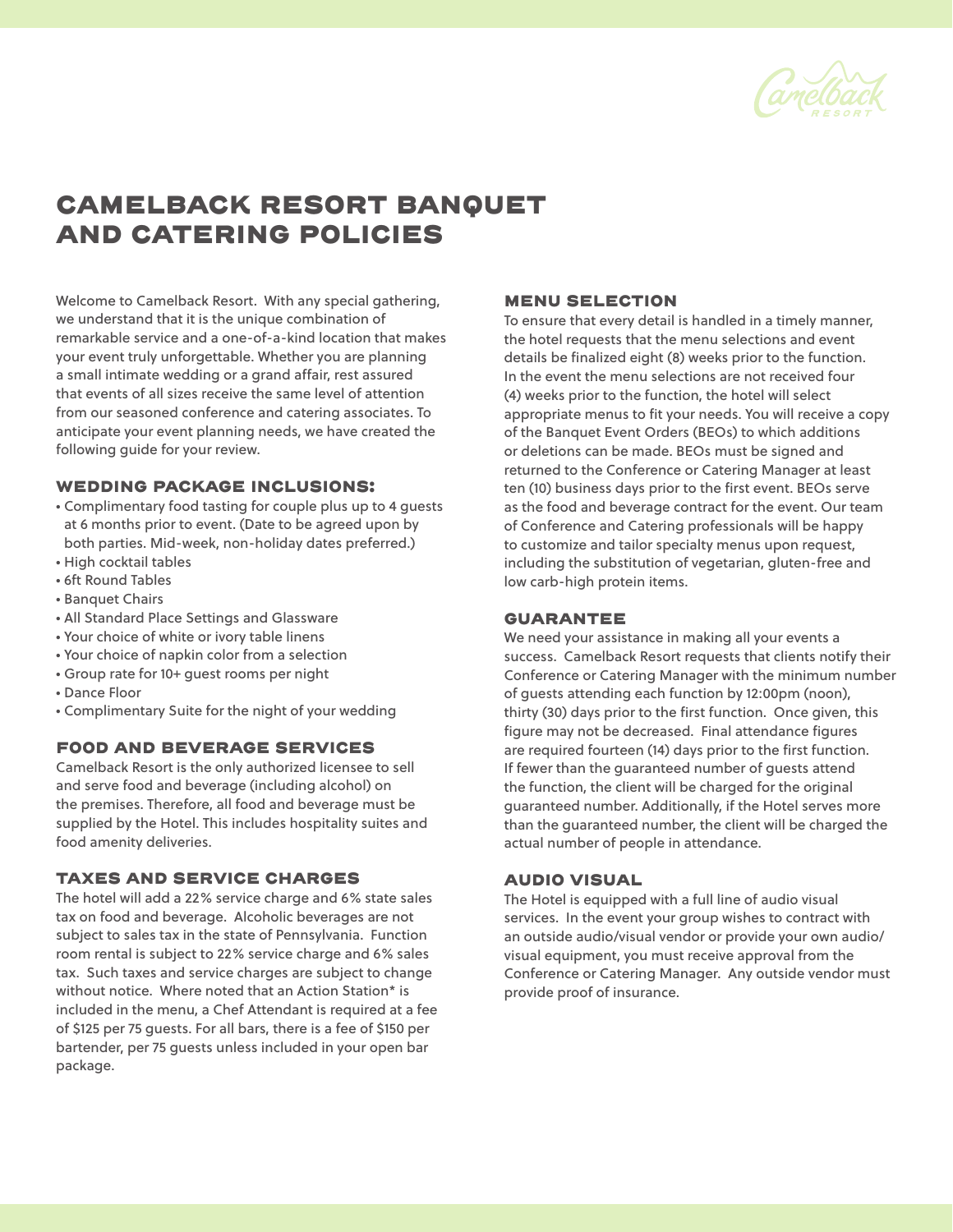

# CAMELBACK RESORT BANQUET AND CATERING POLICIES continued

# WEATHER CALL

The Hotel reserves the right to make the final decision regarding outdoor functions based on prevailing weather conditions and the local forecast. For outdoor wedding ceremonies, a weather call is required by 10:00am the day prior.

## DESTINATION MANAGEMENT

Camelback Resort's destination services, production and team building preferred partners are available to assist you with any entertainment and decor needs to create just the right atmosphere for all event types. Please contact your Conference or Catering Manager directly for information.

# EXHIBITORS

To guarantee a flawless hotel arrival experience for all guests, we kindly request that all exhibitors please loadin through the designated service entrances of the hotel and check-in with security. For load-in, exhibitors must be completely self-contained and be prepared to transport their own materials, packages, and equipment. The hotel requests that all shipping needs be provided by the exhibitor's show decorator or primary point of contact. However, should shipping be processed by the hotel, the hotel will charge shipping and handling fees in advance prior to the hotel's shipping and receiving agent releasing items. Please note that the hotel's operating departments are not staffed nor prepared to handle exhibitor demands.

# FOOD PREPARATION

Our culinary team can satisfy all your dietary restrictions and/or allergies. Please kindly communicate any details to your Conference or Catering Manager in advance of your function(s). Please be advised that consuming raw or undercooked meats, poultry, seafood, shellfish, or eggs may increase your risk of food borne illness, especially if you have certain medical conditions. To ensure the quality and safe handling of products serviced by the hotel, we request that no food and beverage be transferred or re-plated. Additionally, food and beverage may not be removed from any function by the client or any of the invitees.

# FOOD SERVICE

Based on your selections, all menu items are priced per person unless indicated otherwise and are served for the following durations (additional cost may be incurred for any service time extensions): Breakfast: [1] Hour Brunch: [1.5] Hours Morning and Afternoon Breaks: [1] Hour Lunch and Dinner: [1.5] Hours Receptions [2] Hours

Catered food prices are subject to 22% service charge and 6% state sales tax. Alcoholic beverages are subject to 22% service charge only. The state of Pennsylvania does not require tax on alcoholic beverages.

## KOSHER MEALS

Should you require kosher meals, the hotel can accommodate upon advance notice of fourteen (14) business days from your event. Meal types and components are subject to change based on the vendor's availability. The hotel will source all kosher meals from a preferred vendor with pricing relative to the current Banquet menu.

# EVENT SPACE

The hotel kindly asks that all events conclude at the contracted time. Requests to extend a function beyond the contracted time may result in additional hourly fees. Such fees will vary based on the size and scope of the event. Please note: All music events must conclude by 12:00am (midnight).

## MEETING ROOM KEYS

The hotel can accommodate personal meeting room keys, should you require keys for offices and/or storage areas where you want to restrict access. Please note that function or storage rooms being held on a 24-hour basis are available at a fee per lock change and for each additional key requested. Requests for lock changes must be provided to the Hotel a minimum of two [2] weeks prior to set-up. On-site requests will be charged per lock change.

# RESTAURANT MEAL VOUCHERS

For the convenience of your group, meal vouchers are available for the hotel's primary restaurant(s). Vouchers may be purchased for a pre-determined value (inclusive of service charge and city/state sales tax) and charges will be assessed for the number of vouchers issued. Vouchers are not applied to a food and beverage minimum.